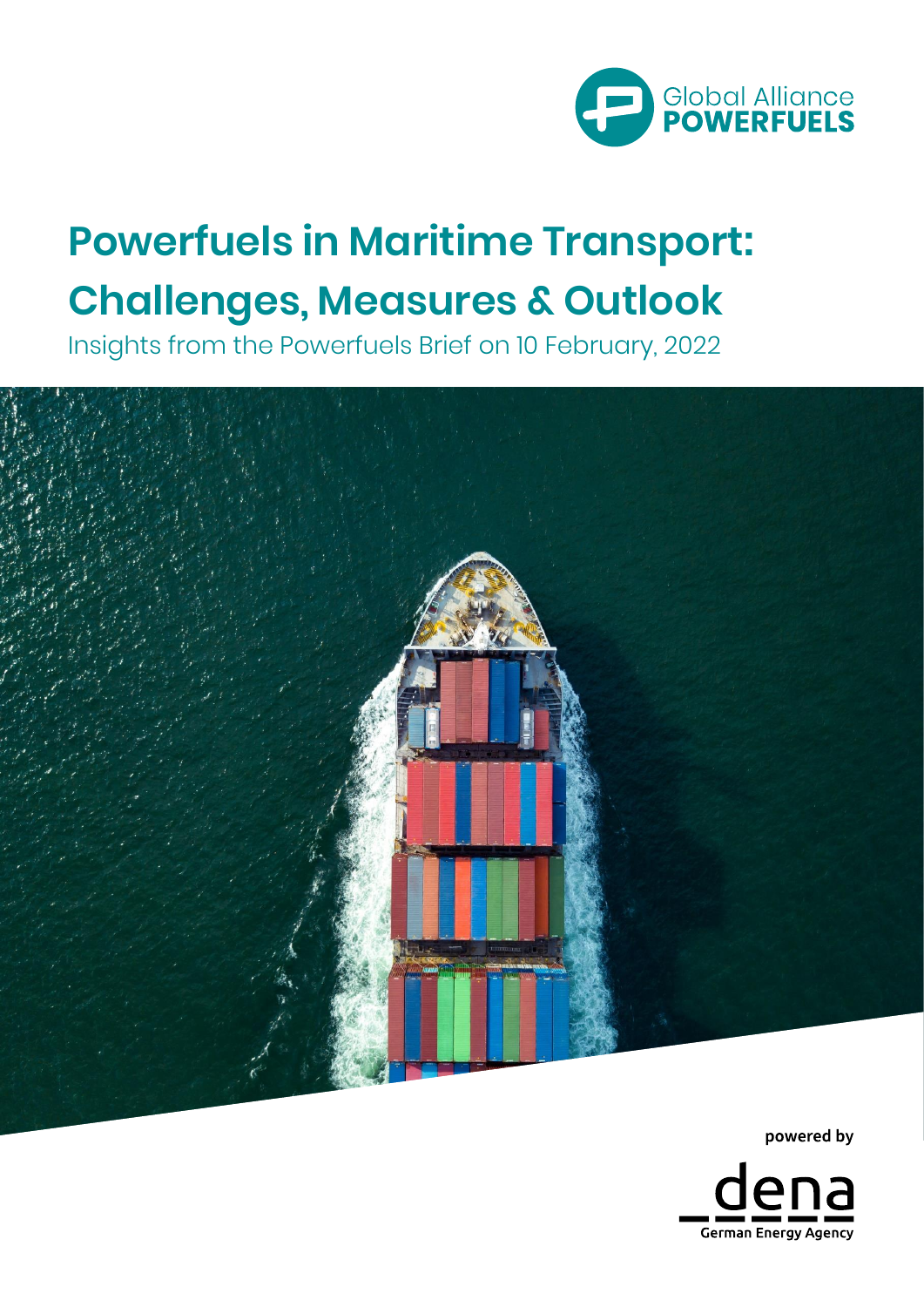### **Imprint**

### **Publisher:**

Deutsche Energie-Agentur GmbH (dena) German Energy Agency Chausseestrasse 128 a 10115 Berlin, Germany Tel.: + 49 (0)30 66 777-0 Fax: + 49 (0)30 66 777-699 E-mail: info@dena.de www.dena.de

### **Authors:**

Matteo Micheli, dena Hannes Salomon, dena

### **Image credits:**

Title: shutterstock/PPstock

### **Conception & design:**

Heimrich & Hannot GmbH

### **Date:**

03/2022

All rights reserved. Any use is subject to consent by dena.

Please cite this report as: Global Alliance Powerfuels (2022), Powerfuels in Maritime Transport. Insights from the Powerfuels Brief on 10 February 2022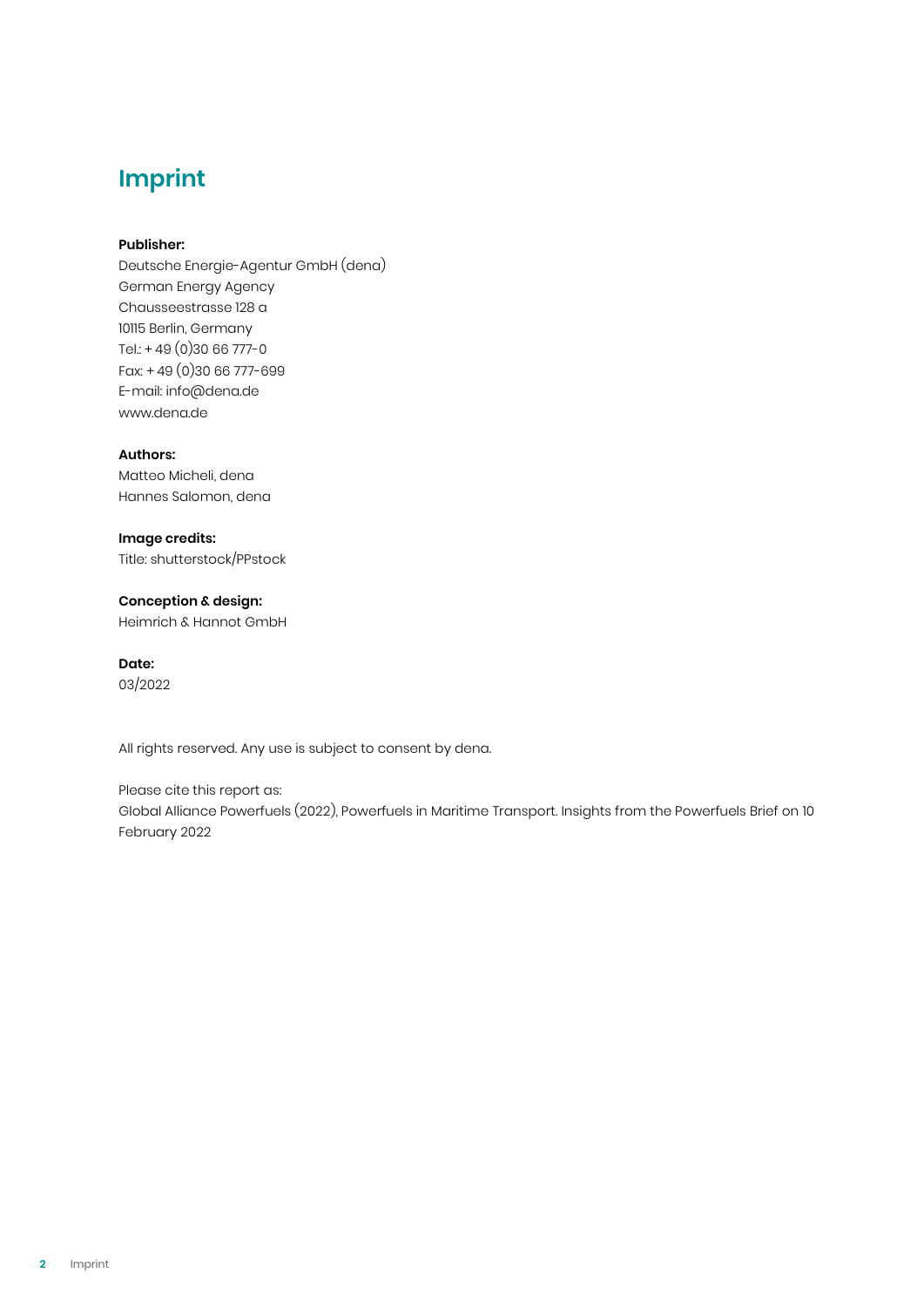### **Content**

| $\mathbf{1}$ |                                                                           |
|--------------|---------------------------------------------------------------------------|
| 2            | Measures and policy instruments for the market integration of powerfuels6 |
|              |                                                                           |
|              |                                                                           |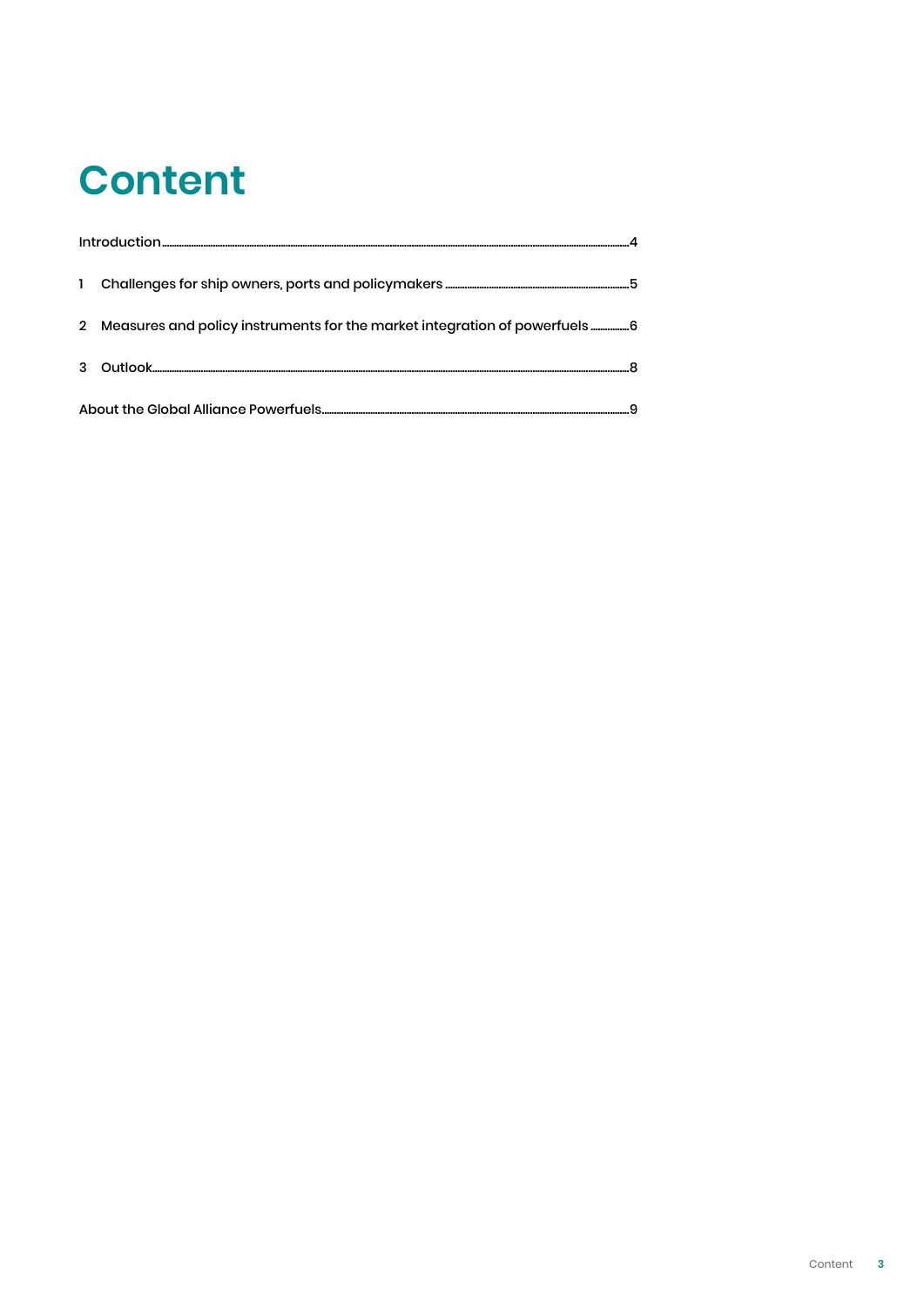### <span id="page-3-0"></span>**Introduction**

Powerfuels - green hydrogen and gaseous and liquid fuels from power-to-X processes using renewable electricity – will play an indispensable role in decarbonising maritime transport.

Maritime transport is the backbone of world trade, accounting for around 80 % of global freight transport. With increasing economic growth projections, shipping volumes are expected to continue to increase. Today's energy demand from shipping accounts for 3% of the world's energy demand, causing 2.89% of total anthropogenic emissions in year 2018. If no action is taken, emissions from maritime transport will foreseeably continue to increase.

Several policy actions are underway to address these emissions. The International Maritime Organisation (IMO) published its initial GHG strategy in 2018, which aims at reducing shipping emissions by 50% until 2050, but does not propose specific measures for achieving a fuel switch from fossil to renewable fuels. To put the European Union on track of its climate ambitions, the European Commission published its "Fit for 55" package in July 2021. The package contains a comprehensive set of legislative proposals, and also addresses GHG emissions and the uptake of alternative fuels in maritime transport through the revision of the EU Emissions Trading System (ETS) and the FuelEU Maritime regulation.

However, uncertainty remains for ship owners and ports, which hinders investments in ships with alternative propulsion systems and bunkering infrastructure in ports. As ships are typically in operation for two to three decades, today's decisions have an impact on the fuel mix in 2050.

In order to discuss current challenges and measures for the uptake of powerfuels in maritime transport, the Global Alliance Powerfuels gathered policy and industry experts in a digital event as part of its "Powerfuels Brief" series on February 10, 2022.

In the event, the Alliance's in-house expert and three guest speakers presented their insights. The presentations were followed by a moderated discussion. The following speakers presented their perspectives and participated in the panel discussion:

- Ricardo Batista, Policy Officer, Waterborne Transport, Directorate General for Mobility & Transport (DG MOVE), European Commission
- Cees Boon, Senior Safety Advisor Harbour Master Policy Department, Port of Rotterdam
- Dr. Tue Johannessen, Head of Maritime Application and Viability, Mærsk Mc-Kinney Møller Center for Zero Carbon Shipping
- Hannes Salomon, Expert Mobility, German Energy Agency
- Stefan Siegemund, Director Mobility, German Energy Agency, moderated the event.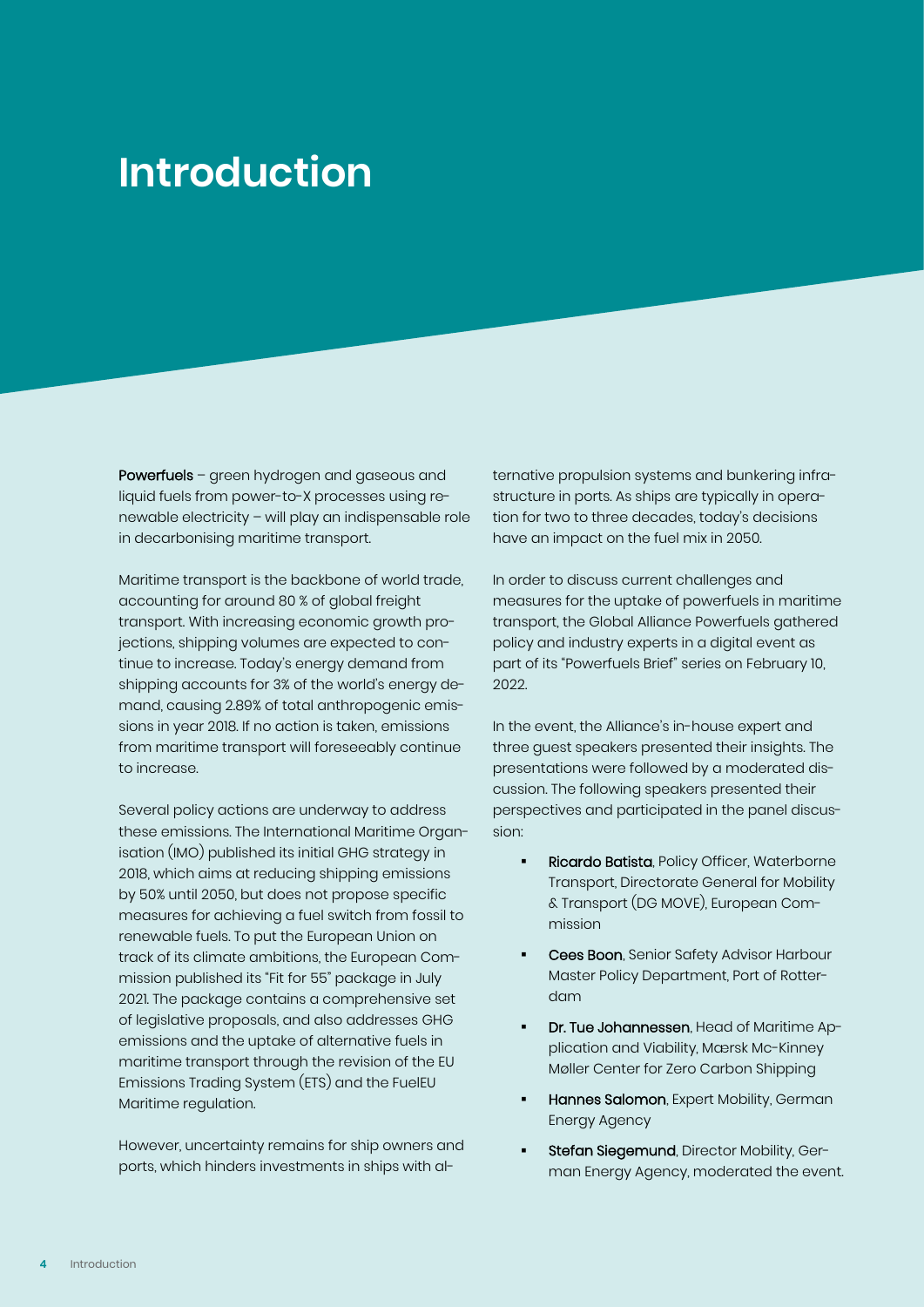## <span id="page-4-0"></span>**1 Challenges for ship owners, ports and policymakers**

To defossilise maritime transport, a major fuel transition has to take place, which challenges shipping companies, ports, fuel suppliers and policymakers. As mentioned above, uncertainty about what the future shipping fuel mix will look like is currently still high. What seems to be certain, however, is that renewable electricity-based fuels (powerfuels) will play a major role, complementing fuels of biological origin. Due to factors such as cost and feedstock availability, different powerfuels can have quite diverging final shares in the shipping fuel mix, as Mr. Johannessen illustrated by showing the results of a modelling in two scenarios. Despite their differences, the modelling results show, and the experts present at the event agreed, that powerfuels are the most promising option to decarbonize maritime transport within this century.

As there is not a single most favourable fuel option for the large variety of ship types, ship operators are trapped in a "wait-and-see attitude", as Mr. Batista from the EU Commission argued. Clear demand signals would be needed to drive the deployment of production capacities and distribution infrastructure for specific fuels, as well as to reduce the risk of investment in medium-to-long term sustainable energy technologies. A lack of coordination between demand, supply and distribution can be diagnosed for the sector according to Mr. Batista.

Due to the uncertainty of the future shipping fuel mix, investment risks for shipping companies and ports to order ships and build up infrastructure for one powerfuel or another are significant. Ships are usually in operation for two to three decades and retrofitting of fuel systems on board is very costly and thus rather unlikely according to Mr. Salomon and Mr. Johannessen. Retrofitting existing vessels for alternative fuel systems would mainly be relevant in a scenario where the alternative growth in alternative fuel production capacity exceeds the amount of fuel capable of being used by growing

fleet of new-builds using these fuels from start of their operation, Mr Johannessen elaborated.

Key issues for bunkering alternative fuels at ports are currently the technical readiness level of different fuel types and social acceptance according to Mr Boon. He pointed out that ammonia and hydrogen in particular were not yet available as commercial applications for shipping and that the public partially had safety concerns about their use, distribution and storage, which is a problem when bunkering these fuels in ports. However, ports already have experience in handling ammonia and methanol to supply these energy carriers to the chemical and fertilizer industries. For substitutes for fossil fuels as renewable Fischer-Tropsch fuels, simply existing infrastructure can be used.

Despite the fact that a lot of progress is currently made to get first projects at demonstration or commercial scale underway, resolve safety issues and receive positive investment decisions for projects, the **cost gap** between powerfuels and fossil fuels remains a challenge. The experts agreed that the production costs of powerfuels could not compete with the production costs of fossil fuels in the short and mid-term, even assuming significant cost reductions through economies of scale. As fuel costs are the main cost component of the total cost of ownership (TCO) of ships, they are a key factor for competitiveness in the global market.

There was general agreement that specific policy support measures and adaptations of the market framework are necessary for the market integration of powerfuels in maritime transport. However, the regulatory framework for powerfuels is not yet fully developed and market incentives for their use are currently missing. While the International Maritime Organisation has not taken any action to stimulate their uptake, the European Commission's proposal for the FuelEU Maritime regulation will increase pressure to defossilise the fuel mix.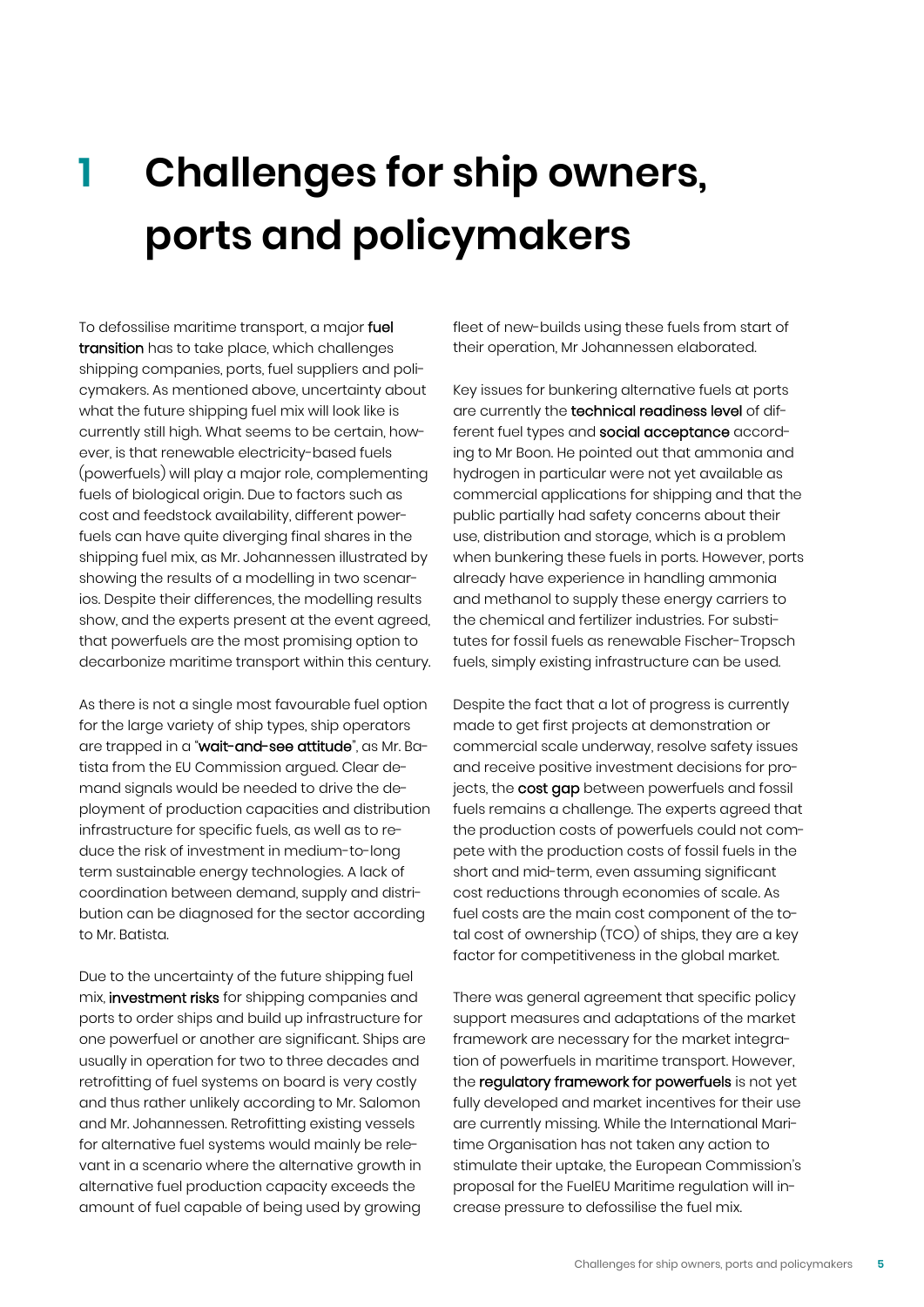# <span id="page-5-0"></span>**2 Measures and policy instruments for the market integration of powerfuels**

GHG emission reduction targets help to define sector-specific climate mitigation pathways and milestones for the energy transition. These then need to be complemented by concrete measures and policy instruments to achieve the defined pathways and goals. The IMO has set an emissions reduction target for maritime transport of 50% by 2050 compared to 2008 levels in its 2019 GHG strategy. In 2021, the European Commission adopted the Fit for 55 package, which aims to align the EU's legislative framework with the increased climate ambition to reduce emissions by 55% until 2030 and includes specific targets for maritime transport. The ambition of GHG reduction targets must be high enough to reflect the urgency of climate action and at the same time be achievable for affected stakeholders. Mr Salomon argued that the emission reduction targets of the IMO Greenhouse Gas Strategy should be set higher to be consistent with a pathway compatible with the target of the Paris Agreement. Mr. Boon generally agreed, adding, that until technological solutions existed, policymakers must be careful not to move too fast with regulation, as the market needs time to adapt.

Aside from promoting a fuel switch towards renewable and low-carbon energy carriers, energy demand and thereby GHG emissions have to be reduced through energy efficiency measures. These include technical and operational measures such as slower steaming, energy efficient design, and others. With regard to powerfuels production capacities, energy efficiency on ships is very important, Mr. Johannessen stated, as the reduced requirement for active propulsion has a major impact on the scale of the powerfuel supply chain. The IMO has already successfully put in place measures to increase energy efficiency, proven by the fact that since 2008, the carbon intensity of

maritime transport has decreased. However, energy efficiency and technology transition both have to be incentivised to accelerate the replacement of fossil with renewable fuels to achieve netzero emissions.

One option to incentivise the switch to alternative fuels are carbon pricing systems – either through price-based instruments such as carbon taxes or quantity-based measures, i.e. emission caps such as those inherent to the EU Emissions Trading System (ETS). As part of proposal for the revision of the ETS Directive, the European Commission has suggested to gradually include maritime transport in it from 2023 until 2026. To be effective, emission permits must be capped and reduced gradually, so that ship operators are obliged to increasingly use alternative fuels to not exceed the emission allowances. In addition, the carbon price for emission allowances must be high enough to constitute a viable market signal. Since, according to Mr Johannnessen, powerfuels will likely keep having higher production costs than fossil fuels in 2050, the level of the carbon price will determine which alternative fuels will be price competitive. If the carbon price is set too low, the use of the less expensive but more GHG intensive fossil-based LNG could be favored. Therefore, suitable high carbon prices are needed to put fossil fuels on an equal footing with the fully renewable fuel options with the lowest climate impact. However, the speakers noted that this was difficult to implement, especially on a global scale. Mr. Johannessen included in his presentation a proposed Earmark & Return levy scheme which can enable a high degree cost compensation for the first movers even with a low levy in the first part of the transition.

In addition to carbon pricing, financial support schemes can contribute to reducing investment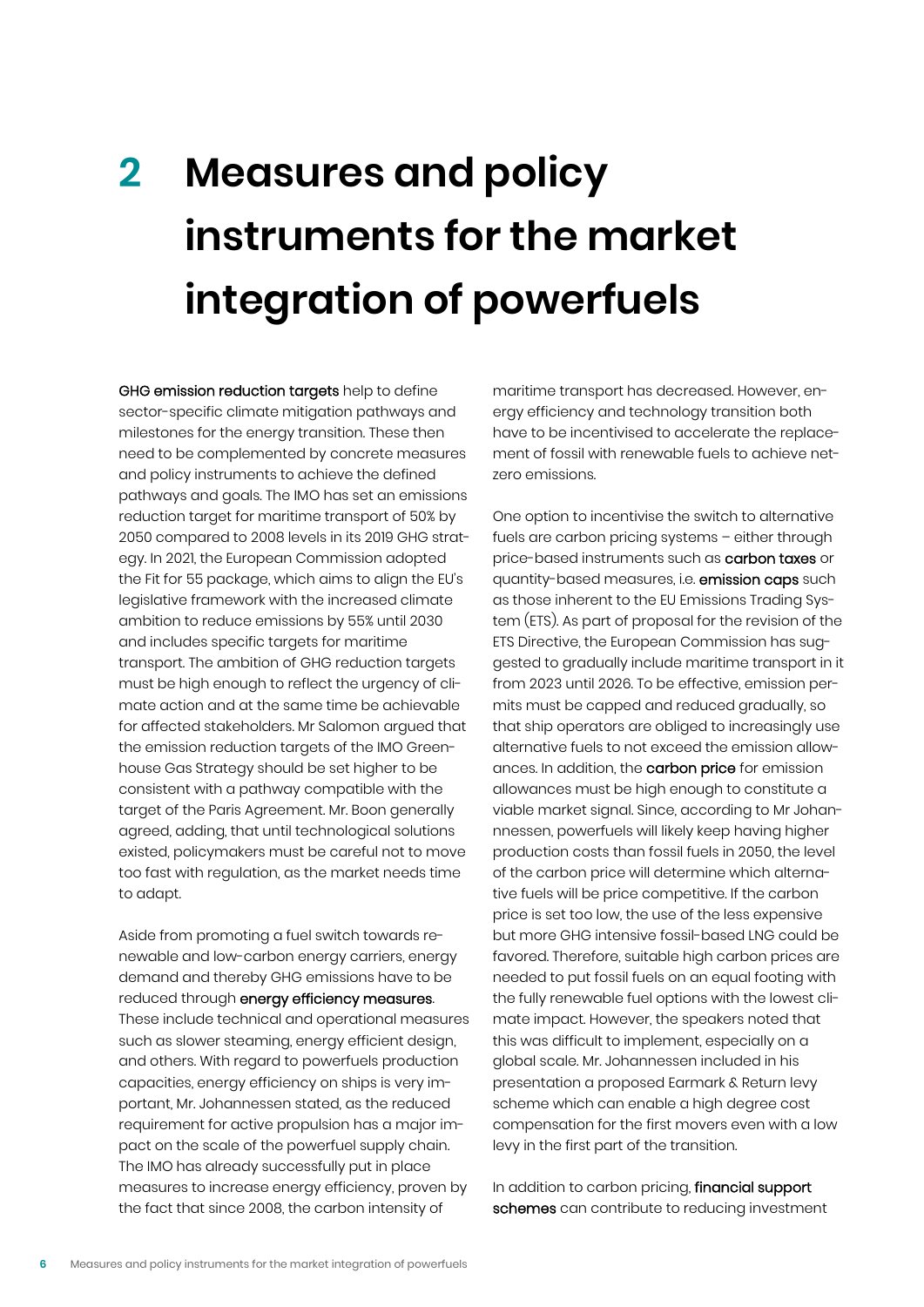and operating costs and closing the cost gap to fossil fuels. According to Mr Boon, the current support mechanisms are not sufficient to make powerfuels projects economically viable. Mr Johannessen pointed out that the EU Innovation Fund could be a suitable instrument to support projects aiming to advance the market ramp-up of powerfuels in maritime transport, as it also covers OPEX cost.

Without market-based signals, e.g. via a carbon pricing system at international level creating a level-playing field, or strong financial support schemes capable of closing the cost gap to fossil fuels, fuel-specific measures are needed for the uptake of renewable fuels. These could include quotas or demand-side incentives, for example. The IMO has not introduced such measures, thus providing no incentives for ship owners to switch to renewable fuels in this regard.

In this context, and recognizing that the current carbon price in the ETS is not sufficiently high to close the cost gap between fossil and renewable shipping fuels, the EU Commission developed the FuelEU Maritime Regulation to act as a catalyst for the introduction of new technologies in maritime transport, Mr Batista explained. The FuelEU Maritime Regulation is intended to provide regulatory predictability within EU legal framework, but also to support policy making at IMO level to develop global measures. It obliges ship operators to gradually reduce the greenhouse gas intensity of energy consumed on board by 6% until 2030 and 75% until 2050. However, as the 2030 target is not very stringent, it could be achieved by switching to fossil-based LNG instead of renewable fuels, which would presumably be cheaper than other compliance options. As a result, important investments

into powerfuels could be postponed, Mr Salomon said. He argued that to create a strong incentive for the use of powerfuels in shipping, more ambitious greenhouse gas intensity limits should be introduced, or the use of powerfuels could be made mandatory, e.g. through a gradually increasing dedicated sub-quota. Mr Batista agreed that the target reduction of 2-6% by 2030 seemed modest in the grand scheme of things, but clarified that this target level took into consideration the rate of fleet renewal, the initial lack of access to technology and other factors. Mr Batista stated that the inclusion of quotas for powerfuels in the FuelEU Maritime Regulation would be against the technological neutrality of the FuelEU proposal. However, different stakeholders made proposals in this direction, which are still subject to negotiations with the EU Parliament and Council, he said.

The uptake of powerfuels in shipping requires the establishment of bunkering infrastructure in ports. For safe bunkering, ports implemented risk mitigation measures to reduce potential risks of handling these new fuels, Mr Boon explained. Best practices for the different fuel types and the experience gained, for example, in the implementation of LNG bunkering infrastructure, needed to be taken into account in the future to set industry standards, he specified.

### Policy and requlation

National and regional regulation is of great importance, but we need global regulation. IMO can level the playing field by introducing maritime CO<sub>2</sub> pricing and tighter energy efficiency regulations

### Tech advancements on ship

Existing efficiency technologies are technically mature but not universally adopted. We need better sharing of operational best practices, and new efficiency solutions

#### Energy & fuel advancements

Accessibility and availability of alternative fuels will be largely dependent on scaling of known, but not yet commercially scaled. technologies

#### Customer demand/pull

End-product-buyers are willing to change purchasing habits to show climate action. The pace of maritime decarbonization will increase if more consumers demand zero-carbon transportation and are willing to pay a premium



### Finance sector mobilization

Green financing is already widely used by other industries and is now gaining momentum in the maritime industry as well. Lower finance cost can support and accelerate decarbonization

Figure 1 | Levers to reduce emissions from maritime transport, Tue Johannessen, Maersk Mc-Kinney Moeller Center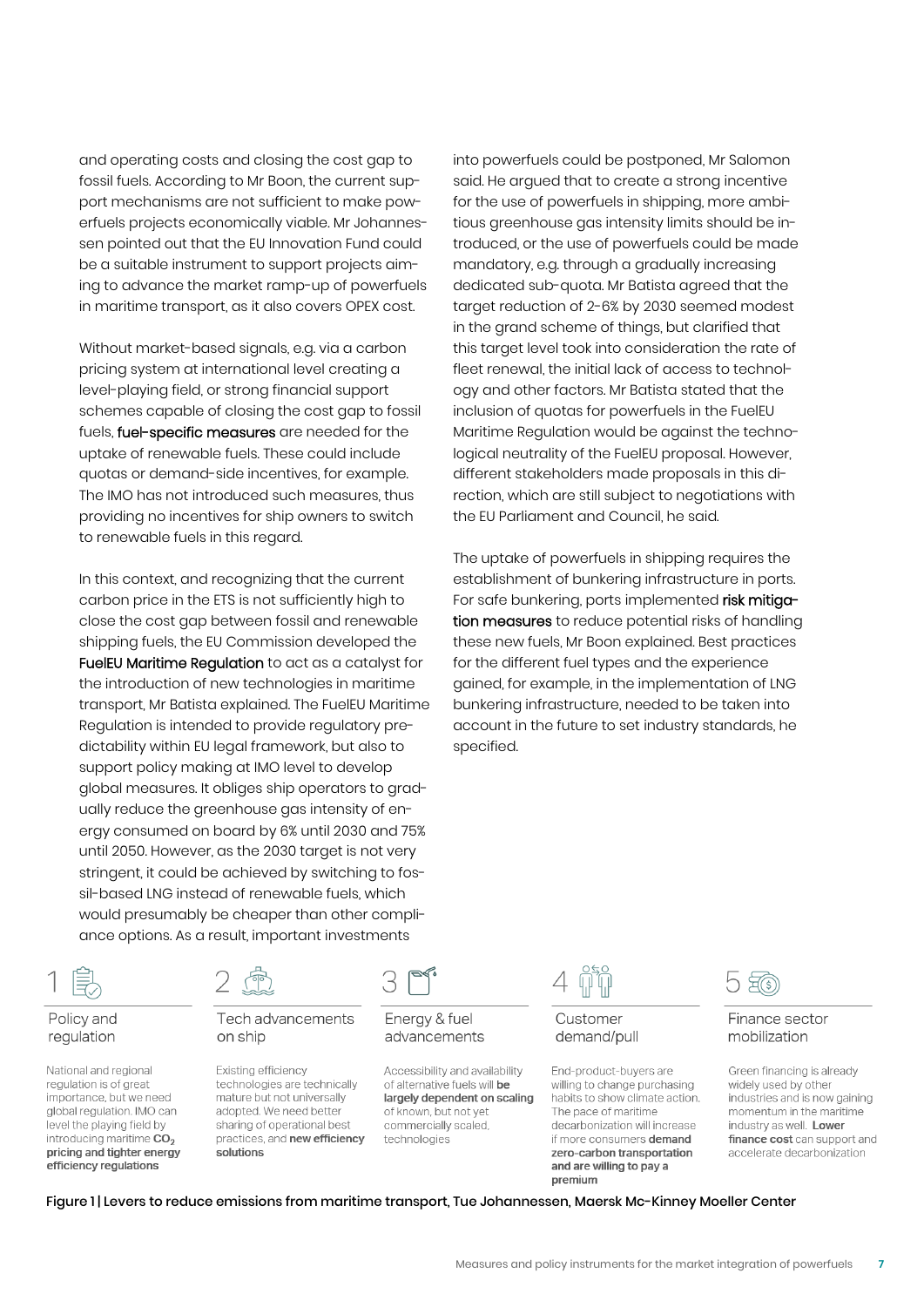## <span id="page-7-0"></span>**3 Outlook**

All experts agreed that technology openness and therefore a technology-neutral market framework seems today important. Companies have a variety of different ships in their fleets and cannot invest in sustainable options for all ships in one go. According to Mr Batista, LNG could play a role as a transitional technology, while renewable fuels will increase in importance and dominate the market in the long-term.

Through the revised Renewable Energy Directive, the EU has introduced an obligation to bring renewable fuels to the market. In this context, consistency with the objectives of the FuelEU Maritime Regulation is important to ensure that there is demand for the fuels available on the market. If costs alone were the decisive factor in decision-making, ammonia could be the most important fuel in 2050, Mr Johannessen projected. Still, other factors will also play a role, such as the greenhouse gas impact of different types of fuel. The European Union outlines the methodology for assessing the achieved GHG emission reduction of alternative fuels and defines sustainability criteria in the Renewable Energy Directive II (REDII) and associated delegated acts. The GHG impacts of different fuels must be transparent to reduce the risk of fraud

and ensure that physical GHG reductions are achieved. Criteria for RFNBOs, and methodology for the calculation of emission factors is currently under discussion as part of the REDIII negotiation.

In addition o the FuelEU Maritime Regulation the EU is also engaged to promote global action in the development of a similar framework of international reach. This is reflected in the EU proposal for an IMO low GHG fuel standard and LCA guidelines for fuels. According to Mr. Batista, the ultimate goal is a global greenhouse gas standard for fuels. If an international, globally agreed greenhouse gas fuel standard was adopted and implemented, the EU framework would fade into the background and global policies could take precedence.

Mr. Batista explained that at the current state, it was important to fill gaps in legislative proposals and that policy makers acknowledge insights from industry into which measures work and which ones do not. Initiatives such as the Global Alliance Powerfuels bring together different stakeholders from industry, research and policy, thus enabling a knowledge transfer which is crucial to the development of effective measures and policy instruments.



Figure 2 | EU Initiatives that concern waterborne Transport, Ricardo Batista, DG MOVE D.1